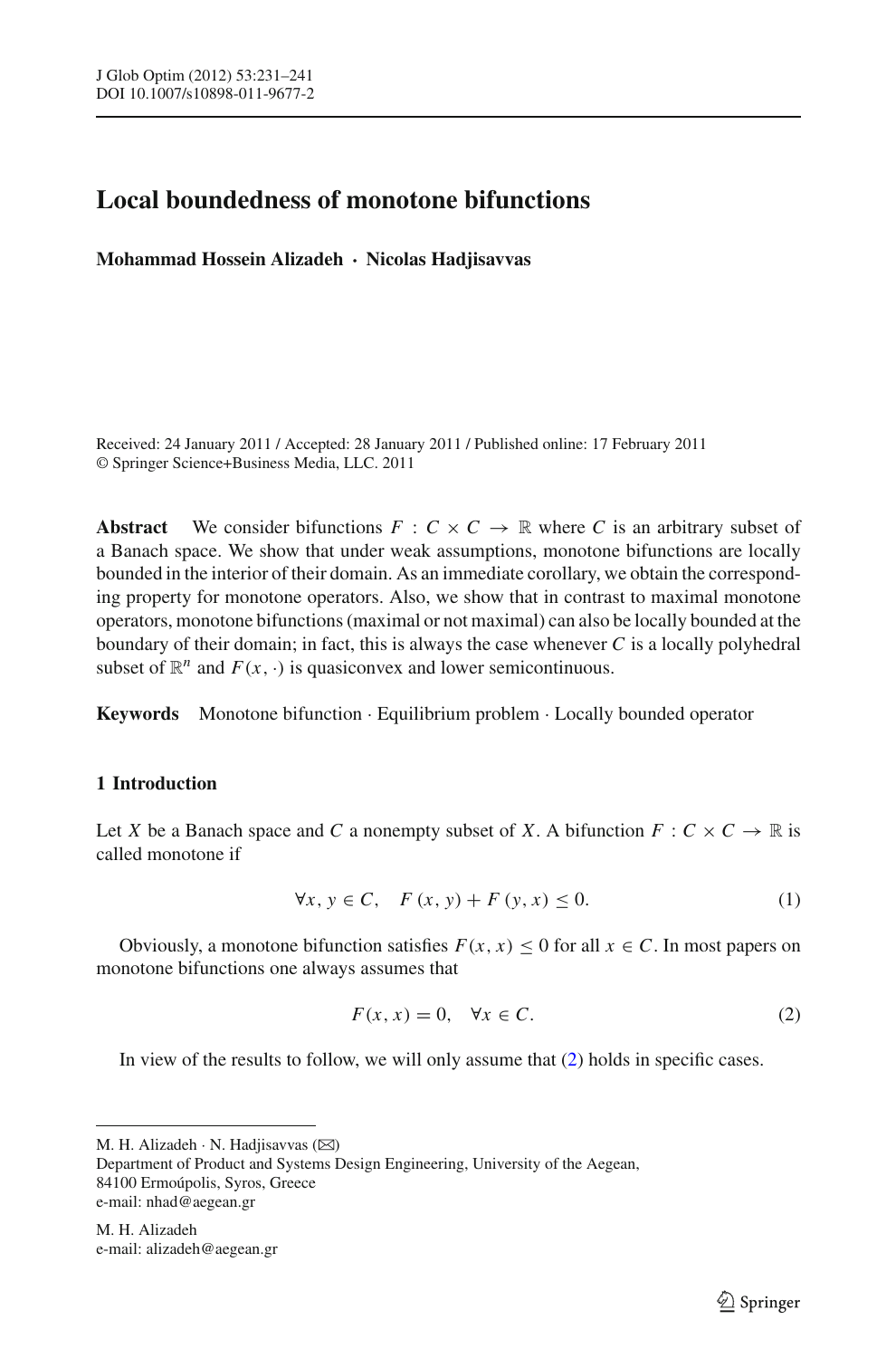Monotone bifunctions were mainly studied in conjunction with the so-called equilibrium problem: find  $x_0 \in C$  such that

$$
\forall y \in C, \quad F(x_0, y) \ge 0.
$$

Equilibrium problems were studied in many papers (see  $[1,2,4,7,9-12,14]$  $[1,2,4,7,9-12,14]$  $[1,2,4,7,9-12,14]$  $[1,2,4,7,9-12,14]$  $[1,2,4,7,9-12,14]$  $[1,2,4,7,9-12,14]$  $[1,2,4,7,9-12,14]$  $[1,2,4,7,9-12,14]$  and the references therein) after Blum and Oettli showed in their highly influencing paper [\[5\]](#page-10-6) that equilibrium problems include variational inequalities, fixed point problems, saddle point problems etc. In some of these papers  $[2,3,14]$  $[2,3,14]$  $[2,3,14]$  monotone bifunctions were related to monotone operators (see the next section for details) and maximal monotonicity of bifunctions was defined and studied. In [\[8](#page-10-8)] some results on maximal monotonicity of bifunctions were deduced assuming that the bifunction is locally bounded, i.e. its values are bounded from above for all *x*, *y* in a suitable neighborhood of each point of *C* or int *C*.

The aim of this paper is to study local boundedness of monotone bifunctions in relation with the corresponding property of monotone operators [\[15](#page-10-9)]. After some preliminary definitions and properties presented in Sect. [2,](#page-1-0) we will show in Sect. [3](#page-4-0) that under very weak assumptions, local boundedness of monotone bifunctions is automatic at every point of int *C*. In this way one can obtain an easy proof of the corresponding property of monotone operators. In addition, we will show in Sect. [4](#page-7-0) that monotone bifunctions are in some ways better behaved that the underlying monotone operators, since they can be locally bounded even at the boundary of their domain of definition. In contrast to this, it is known that maximal monotone operators *T* whose domain *D*(*T* ) has nonempty interior are never locally bounded at the boundary of  $D(T)$ . In fact, we will show that in  $\mathbb{R}^n$  and for locally polyhedral domains *C*, an automatic local boundedness of bifunctions holds. We also show that each monotone operator is "inward locally bounded" at every point of the closure of its domain, a property which collapses to ordinary local boundedness at interior points of the domain.

In what follows, given a set  $C \subseteq X$  we will denote its interior and its closure by int  $C$  and *C*, respectively. Also, we denote by  $N_C(x)$  the normal cone at  $x \in C$ :

$$
N_C(x) = \{ x^* \in X^* : \langle x^*, y - x \rangle \le 0, \quad \forall y \in C \}.
$$

A bifunction  $F: C \times C \rightarrow \mathbb{R}$  is called cyclically monotone [\[8](#page-10-8)] if

$$
\forall x_1, x_2, \dots, x_n \in C, \quad F(x_1, x_2) + F(x_2, x_3) + \dots + F(x_n, x_{n+1}) \le 0
$$

where  $x_{n+1} := x_1$ .

Given a multivalued operator  $T: X \to 2^{X^*}$ , we will denote by  $D(T)$  its domain and by gr *T* its graph. For two multivalued operators *T* and *S* we write  $T \subseteq S$  if *S* is an extension of *T* .

#### <span id="page-1-0"></span>**2 Monotone bifunctions and monotone operators**

Given any bifunction  $F: C \times C \to \mathbb{R}$ , one defines the operator  $A^F: X \to 2^{X^*}$  by

$$
A^{F}(x) = \begin{cases} \{x^* \in X^* : \forall y \in C, F(x, y) \ge \langle x^*, y - x \rangle\} & \text{if } x \in C, \\ \emptyset & \text{if } x \notin C \end{cases}
$$
 (3)

<span id="page-1-1"></span>(cf. [\[2\]](#page-10-0)). It is easy to see that if *F* is monotone, then  $A^F$  is a monotone operator. Note that whenever  $x \in D(A^F)$ , [\(1\)](#page-0-1) and [\(3\)](#page-1-1) imply that  $F(x, x) = 0$ .

A monotone bifunction  $F$  will be called maximal monotone if  $A^F$  is maximal monotone  $[8]$ .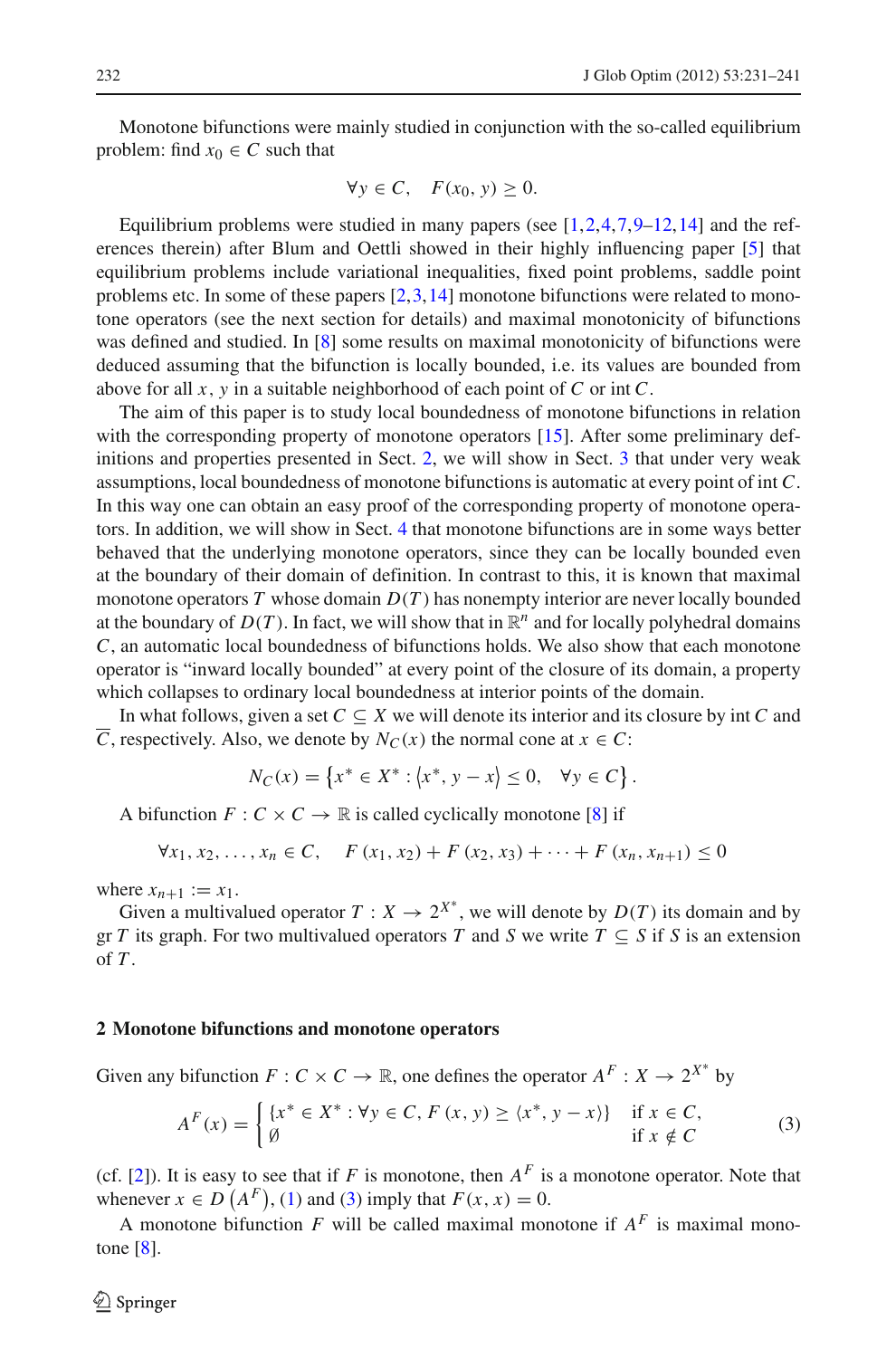We recall that a monotone bifunction  $F: C \times C \rightarrow \mathbb{R}$  is called BO-maximal monotone [\[5](#page-10-6)], if for every  $(x, x^*) \in C \times X^*$  the following implication holds:

$$
F(y, x) + \langle x^*, y - x \rangle \le 0, \quad \forall y \in C \implies \langle x^*, y - x \rangle \le F(x, y), \quad \forall y \in C. \tag{4}
$$

<span id="page-2-5"></span><span id="page-2-0"></span>**Proposition 1** *If*  $F: C \times C \rightarrow \mathbb{R}$  *is maximal monotone, then it is BO-maximal monotone.* 

*Proof* Assume that

$$
F(y, x) + \langle x^*, y - x \rangle \le 0, \quad \forall y \in C.
$$
 (5)

Then for every  $y \in C$  and  $y^* \in A^F(y)$ ,

$$
\langle x^*, x - y \rangle \ge F(y, x) \ge \langle y^*, x - y \rangle.
$$

Thus,  $\langle x^* - y^*, x - y \rangle \ge 0$  holds for each  $(y, y^*) \in \text{gr } A^F$ . Since  $A^F$  is maximal monotone,  $x^*$  ∈  $A^F(x)$ . Consequently,

$$
F(x, y) \ge \langle x^*, y - x \rangle, \quad \forall y \in C.
$$

Hence, implication [\(4\)](#page-2-0) holds.

The converse is not true in general [\[8](#page-10-8)], but it is true if *C* is closed and convex,  $F(x, \cdot)$  is lower semicontinuous (lsc) and convex for all  $x \in C$ , and property [\(2\)](#page-0-0) holds [\[2](#page-10-0)].

Given an operator  $T: X \to 2^{X^*}$ , one can define the bifunction  $G_T: D(T) \times D(T) \to \mathbb{R}$  by

$$
G_T(x, y) = \sup_{x^* \in T(x)} \langle x^*, y - x \rangle.
$$

Then  $G_T$  satisfies [\(2\)](#page-0-0), and is monotone whenever *T* is monotone [\[8\]](#page-10-8).

Thus, to each monotone operator  $T$  corresponds a monotone bifunction  $G_T$ , and to each monotone bifunction *F* corresponds a monotone operator  $A^F$ . It is obvious that  $T \subset A^{G_T}$ for each monotone operator *T* . In general equality does not hold; however if *T* is maximal monotone, then  $T = A^{G_T}$  so  $G_T$  is maximal monotone. More generally, one has:

<span id="page-2-4"></span>**Proposition 2** Let  $T : X \to 2^{X^*}$  be monotone with closed convex values, and such that  $\overline{D(T)}$  *is convex. For any*  $x \in D(T)$ *, set*  $K(x) = N_{D(T)}(x)$ *. If*  $T(x) + K(x) \subseteq T(x)$  *for all*  $x \in D(T)$ , then  $A^{G_T} = T$ .

*Proof* We have only to prove that  $A^{G_T}(x) \subseteq T(x)$  for all  $x \in X$ . Let  $x \in X$  and  $z^* \in A^{G_T}(x)$ . Then

$$
\sup_{x^* \in T(x)} \langle x^*, y - x \rangle \ge \langle z^*, y - x \rangle, \quad \forall y \in D(T). \tag{6}
$$

<span id="page-2-3"></span><span id="page-2-1"></span>Assume that  $z^* \notin T(x)$ . Since  $T(x)$  is closed and convex, there exists  $v \in X$  such that

$$
\sup_{x^* \in T(x)} \langle x^*, v \rangle < \langle z^*, v \rangle. \tag{7}
$$

For every  $y^* \in K(x)$  and every  $x^* \in T(x)$  one has by assumption  $x^* + ty^* \in T(x)$  for all  $t > 0$ . Hence [\(7\)](#page-2-1) implies

$$
\forall t \geq 0, \quad \langle x^*, v \rangle + t \langle y^*, v \rangle < \langle z^*, v \rangle. \tag{8}
$$

<span id="page-2-2"></span>It follows that  $\langle y^*, v \rangle \leq 0$ . Therefore v is in the polar cone of  $K(x)$ , which is equal to the tangent cone  $T_{D(T)}(x)$  of  $D(T)$  at *x*. Hence v can be written as a limit

$$
v = \lim_{n \to \infty} \frac{y_n - x}{\lambda_n}
$$

 $\circled{2}$  Springer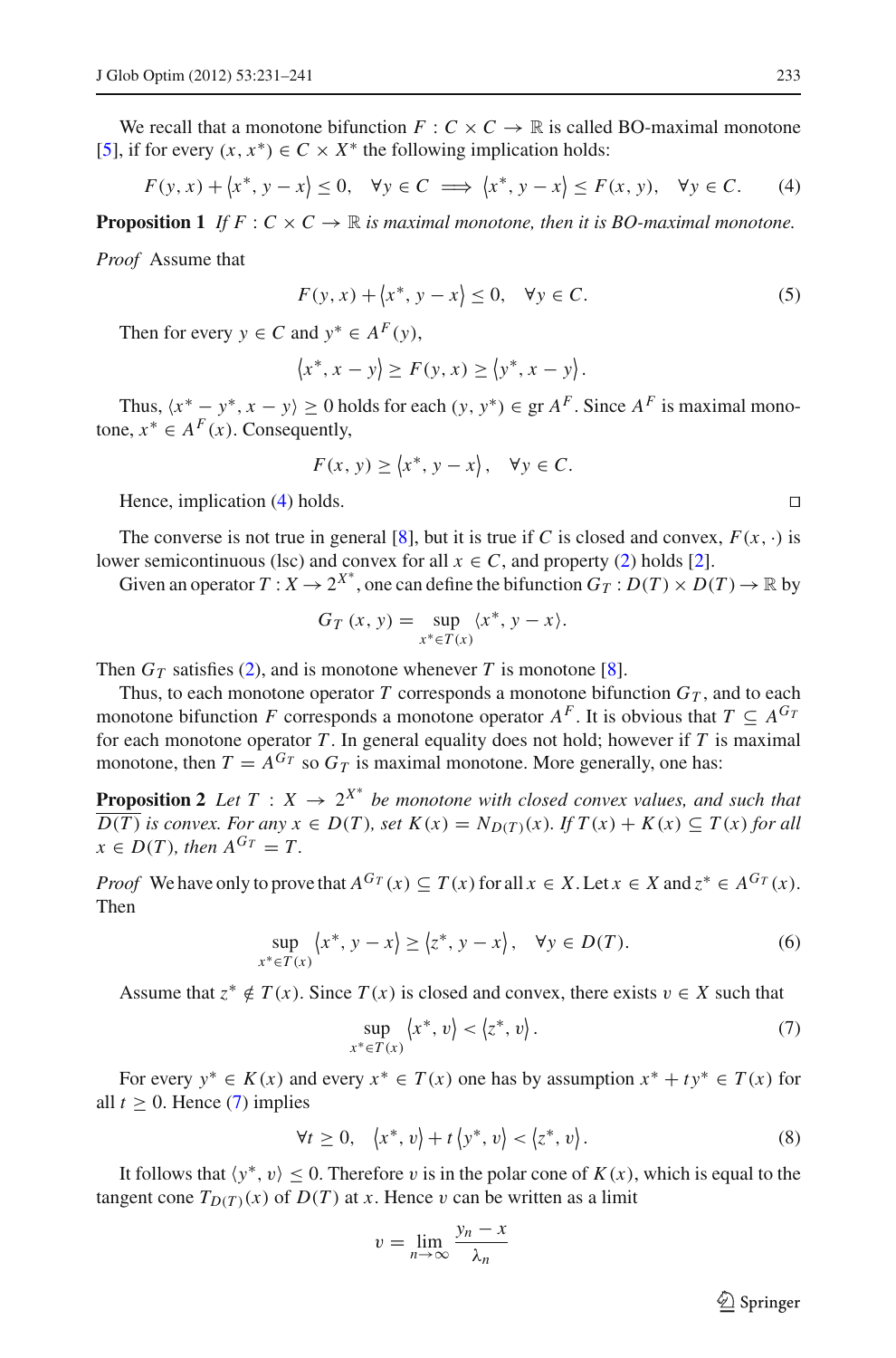where  $y_n \in D(T)$  and  $\lambda_n \searrow 0$ . It also follows from [\(8\)](#page-2-2) that  $\langle x^*, v \rangle < \langle z^*, v \rangle$ . Thus for *n* sufficiently large,

$$
\langle x^*, y_n - x \rangle < \langle z^*, y_n - x \rangle.
$$

But this contradicts [\(6\)](#page-2-3). Hence  $z^* \in T(x)$ .

We remark that whenever *T* is maximal, its values are closed and convex and  $T(x)$  +  $K(x) \subseteq T(x)$  for all  $x \in D(T)$ . If in addition *X* is reflexive, then  $D(T)$  is convex so all assumptions of Proposition [2](#page-2-4) hold. Another case where the assumptions obviously hold is provided by the following:

**Corollary 3** Let  $T : X \rightarrow 2^{X^*}$  be monotone with closed, convex values and such that  $D(T) = X$ *. Then*  $A^{G_T} = T$ .

Given a monotone operator *T*, one may define another monotone bifunction  $\hat{G}_T$  by the following procedure which is taken from [\[13\]](#page-10-10) and is reproduced here for the convenience of the reader. First, define  $G_T : D(T) \times co D(T) \to \mathbb{R} \cup \{\infty\}$  as usual:

$$
G_T(x, y) = \sup_{x^* \in T(x)} \langle x^*, y - x \rangle, \quad x \in D(T), \quad y \in \text{co } D(T). \tag{9}
$$

<span id="page-3-2"></span>Then define  $\hat{G}_T$  : co  $D(T) \times$  co  $D(T) \to \mathbb{R} \cup {\infty}$  as the concave hull of  $G_T(\cdot, y)$  for each  $y \in$  co  $D(T)$ , i.e.,

<span id="page-3-3"></span>
$$
\hat{G}_T(x, y) = \sup \left\{ \sum_{i=1}^k \alpha_i G_T(x_i, y) : x = \sum_{i=1}^k \alpha_i x_i, x_i \in D(T), \sum_{i=1}^k \alpha_i = 1, \alpha_i \ge 0 \right\}.
$$
\n(10)

Note that  $\hat{G}_T$  is well-defined, its values cannot be  $-\infty$ , and  $\hat{G}_T(x, \cdot)$  is lsc and convex as supremum of lsc and convex functions.

**Proposition 4**  $\hat{G}_T$  *is real-valued, monotone, and such that*  $G_T(x, y) \leq \hat{G}_T(x, y)$  *for all*  $(x, y) \in D(T) \times co D(T)$ .

*Proof* The inequality  $G_T(x, y) \leq \hat{G}_T(x, y)$  for  $(x, y) \in D(T) \times \text{co } D(T)$  is obvious from the definition of  $\hat{G}_T$ . Since for  $(x, y) \in D(T) \times D(T)$  one has  $G_T(x, y) \leq -G_T(y, x)$  and  $-G_T(y, \cdot)$  is concave, it follows that

$$
\forall (x, y) \in \text{co } D(T) \times D(T), \quad \hat{G}_T(x, y) \le -G_T(y, x). \tag{11}
$$

<span id="page-3-0"></span>Now take the convex hull with respect to *y* of both sides of [\(11\)](#page-3-0).  $\hat{G}_T(x, y)$  remains unchanged since  $\hat{G}_T(x, \cdot)$  is convex, and  $-G_T(y, x)$  becomes  $-\hat{G}_T(y, x)$ . It follows that

$$
\hat{G}_T(y,x) + \hat{G}_T(x,y) \le 0, \quad \forall (x,y) \in \text{co } D(T) \times \text{co } D(T). \tag{12}
$$

<span id="page-3-1"></span>Thus,  $\hat{G}_T$  is monotone. Also, it follows from [\(12\)](#page-3-1) that  $\hat{G}_T$  is real-valued since  $\hat{G}_T$  does not take the value  $-\infty$ .

Note that  $\hat{G}_T(x, x) \leq 0$  for all  $x \in \text{co } D(T)$ , while for  $x \in D(T)$  one has  $\hat{G}_T(x, x) = 0$ since  $\hat{G}_T(x, x) \geq G_T(x, x)$ . It is not true in general that  $\hat{G}_T(x, x) = 0$  for all  $x \in \text{co } D(T)$ .

We note in passing the relation of the functions  $G_T$  and  $\hat{G}_T$  with the Fitzpatrick function [\[6](#page-10-11)] and the Krauss saddle function [\[13](#page-10-10)]. Given a monotone operator *T* , the Fitzpatrick function  $\mathcal{F}_T$  is the closed convex function on *X* × *X*<sup>\*</sup> defined by

$$
\mathcal{F}_T(x, x^*) = \sup \{ \langle y^*, x \rangle + \langle x^*, y \rangle - \langle y^*, y \rangle : (y, y^*) \in \text{gr } T \}.
$$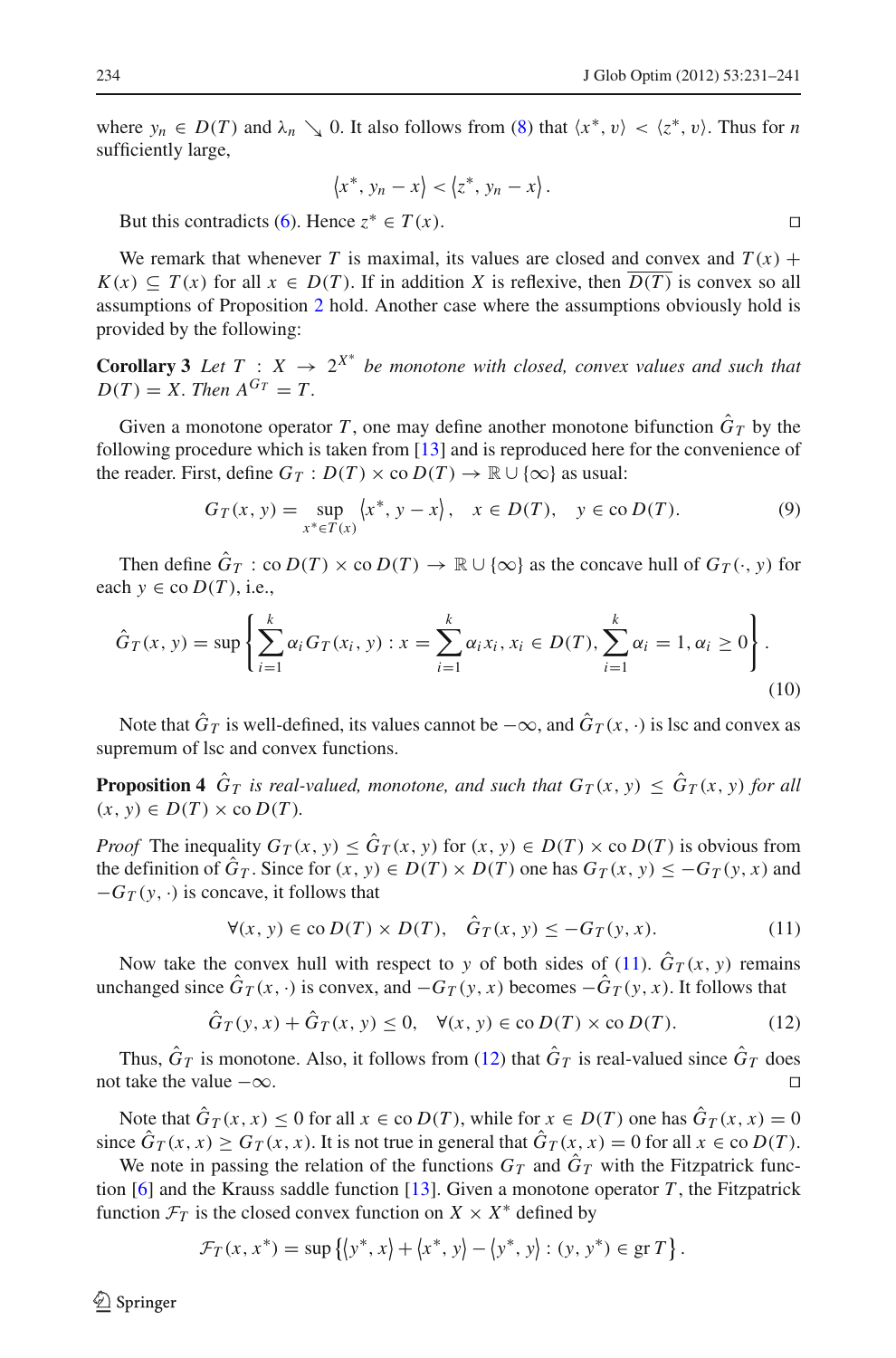Now extend the bifunctions  $G_T$  and  $\hat{G}_T$  as functions from  $X \times X$  to  $\mathbb{R} \cup \{-\infty, \infty\}$  by using the same formulas [\(9\)](#page-3-2) and [\(10\)](#page-3-3), respectively, but with  $(x, y) \in X \times X$ . Then  $G_T(x, y) = -\infty$ if and only if *x* ∉ *D*(*T*), while  $\hat{G}_T(x, y) = -\infty$  if and only if *x* ∉ co *D*(*T*).

A simple calculation shows that for all  $(x, x^*) \in X \times X^*$ ,

$$
\mathcal{F}_T(x, x^*) = \sup_{y \in D(T)} \left( \langle x^*, y \rangle + \sup_{y^* \in T(y)} \langle y^*, x - y \rangle \right)
$$
  
= 
$$
\sup_{y \in D(T)} (\langle x^*, y \rangle + G_T(y, x)) = (-G_T(\cdot, x))^* (x^*)
$$

i.e.,  $\mathcal{F}_T$  is the convex conjugate of  $-G_T$  with respect to the first variable. Thus, for  $(x, y) \in$  $X \times X$ ,

$$
(-G_T(\cdot, x))^{**}(y) = \sup \{(x^*, y) - \mathcal{F}_T(x, x^*) : x^* \in X^*\}.
$$

Now  $(-G_T(\cdot, x))^{**}$  is the closure (in the sense of Rockafellar [\[16\]](#page-10-12)) of the convex hull of  $-G_T(\cdot, x)$ , i.e., the closure of  $-\hat{G}(\cdot, x)$ . On the other hand, for  $(x, y) \in$  co  $D(T) \times$ co  $D(T)$ ,  $\hat{G}_T(x, y) = K_T(x, y)$  where  $K_T$  is the function defined by Krauss (Definition 6 in [\[13\]](#page-10-10)).

From now on, we will consider the restrictions of  $G_T$  and  $\hat{G}_T$  to  $D(T) \times D(T)$  and  $\cot D(T) \times \cot D(T)$ , respectively. Thus  $G_T$  and  $\hat{G}_T$  will be real-valued and monotone.

#### <span id="page-4-0"></span>**3 Local boundedness of monotone bifunctions**

We reproduce the following definition from [\[8\]](#page-10-8).

**Definition 5** A bifunction *F* is called locally bounded at  $x_0 \in X$  if there exist  $\epsilon > 0$  and *k* ∈ R such that *F* (*x*, *y*) ≤ *k* for all *x* and *y* in *C* ∩ *B* ( $x_0$ ,  $\epsilon$ ). We call *F* locally bounded on a set  $K \subset X$  if it is locally bounded at every  $x \in K$ .

<span id="page-4-1"></span>We recall that an operator  $T : X \to 2^{X^*}$  is called locally bounded at  $x_0 \in X$  if there exist  $\varepsilon > 0$  and  $k > 0$  such that  $||x^*|| \leq k$  for all  $x^* \in T(x)$ ,  $x \in B(x_0, \varepsilon)$ .

*Remark 6* (a) If a bifunction (not necessarily monotone)  $F : C \times C \rightarrow \mathbb{R}$  is locally bounded at  $x_0 \in \text{int } C$ , then  $A^F$  is locally bounded at  $x_0$ . Indeed, assume that  $\varepsilon > 0$ and  $k \in \mathbb{R}$  are such that  $B(x_0, \varepsilon) \subseteq C$  and  $F(x, y) \le k$  for all  $x, y \in B(x_0, \varepsilon)$ . Then for every  $x \in B(x_0, \frac{\varepsilon}{2})$ ,  $x^* \in A^F(x)$  and  $v \in B(0, 1)$ , one has  $x + \frac{\varepsilon}{2}v \in B(x_0, \varepsilon)$  and

$$
k \ge F\left(x, x + \frac{\varepsilon}{2}v\right) \ge \frac{\varepsilon}{2} \langle x^*, v \rangle.
$$

Thus  $||x^*|| \le \frac{2k}{\varepsilon}$  and  $A^F$  is locally bounded at *x*<sub>0</sub>. The converse is not true in general (see Example [20](#page-7-1) at the end of this section and the subsequent discussion).

(b) Likewise, given an operator *T*, if  $G_T$  is locally bounded at  $x_0 \in \text{int } D(T)$ , then *T* is locally bounded at  $x_0$ . Indeed,  $A^{G_T}$  is locally bounded at  $x_0$  by the above argument, so *T* is also locally bounded since  $T \subseteq A^{G_T}$ .

<span id="page-4-2"></span>Local boundedness of bifunctions is a useful property. We reproduce here two of the results in [\[8\]](#page-10-8).

**Proposition 7** *Assume that X is reflexive, C is convex, and F is maximal monotone, locally bounded on*  $\overline{C}$ *, and such that*  $F(x, x) = 0$  *for all*  $x \in C$ *. Then*  $C \subseteq D(A^F)$ *.* 

 $\circled{2}$  Springer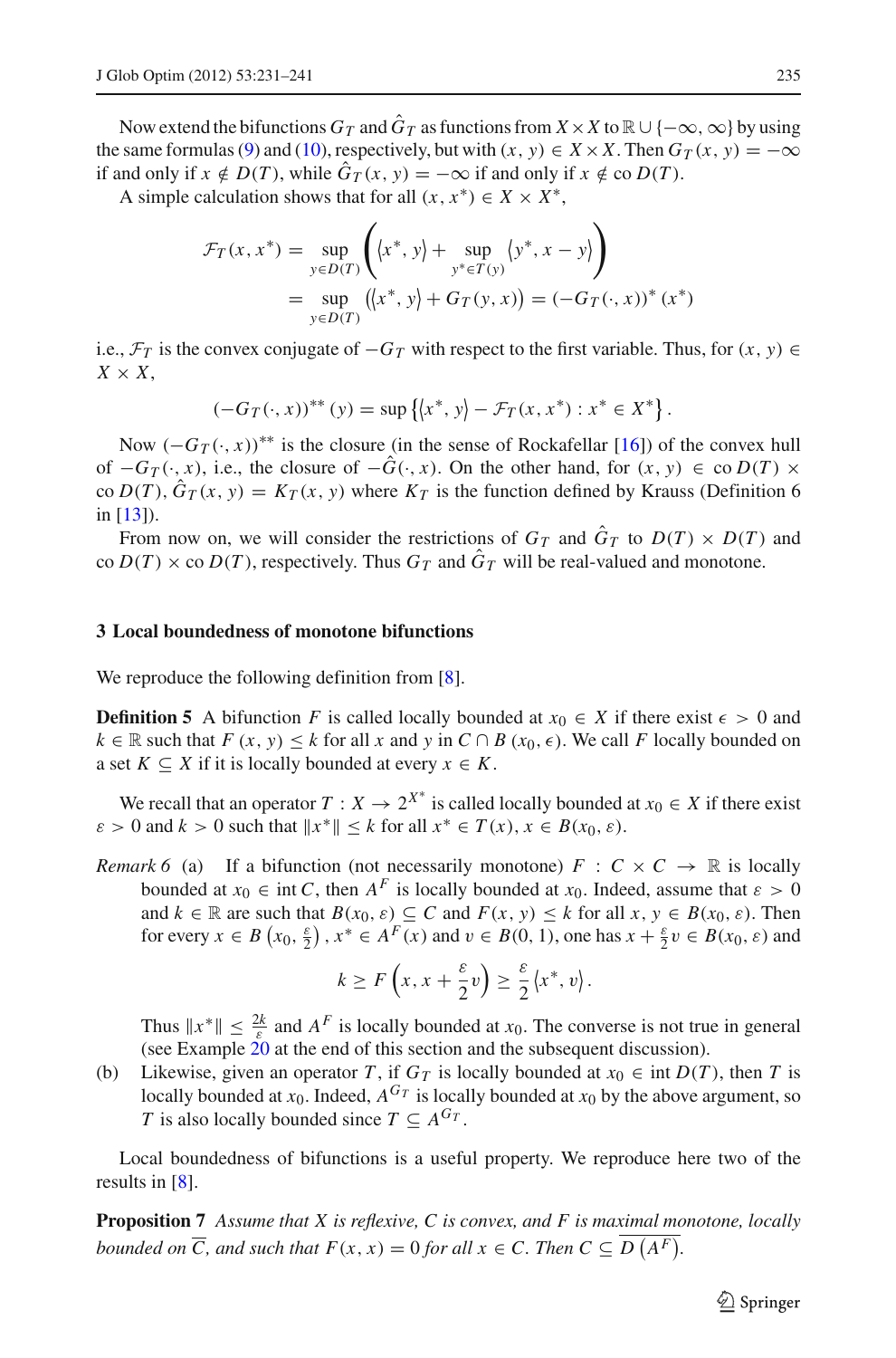<span id="page-5-0"></span>**Proposition 8** *Let F be maximal monotone, locally bounded on* int *C and such that*  $F(x, x) = 0$  *for all*  $x \in C$ *. If*  $C \subseteq D(A^F)$ *, then* int  $C = \text{int } D(A^F)$ *.* 

Note that in [\[8](#page-10-8)] all results are stated for reflexive spaces, but in fact the proof of Proposition [8](#page-5-0) does not use reflexivity.

We will show that, under mild assumptions, any monotone bifunction is locally bounded in the interior of its domain. We will need the following lemma, which generalizes to quasiconvex functions a well-known property of convex functions.

<span id="page-5-2"></span>**Lemma 9** *Let X be a Banach space and*  $f : X \to \mathbb{R} \cup \{\infty\}$  *be lsc and quasiconvex. If*  $x_0 \in \text{int dom}(f)$ , then f is bounded from above in a neighborhood of  $x_0$ .

*Proof* Let  $\varepsilon > 0$  be such that  $B(x_0, \varepsilon) \subseteq \text{dom}(f)$ . Set  $S_n = \{x \in B(x_0, \varepsilon) : f(x) \le n\}.$ Then  $S_n$  are convex and closed and  $\bigcup_{n \in \mathbb{N}} S_n = B(x_0, \varepsilon)$ . By Baire's theorem, there exists *n* ∈ N such that int  $S_n \neq \emptyset$ . Take any  $x_1 \in \text{int } S_n$  and any  $x_2 \neq x_0$  such that  $x_2 \in \overline{B}(x_0, \varepsilon)$ and  $x_0 \in \text{co}\{x_1, x_2\}$ . Choose  $n_1 > \max\{n, f(x_2)\}$ . Then  $x_1 \in \text{int } S_{n_1}, x_2 \in S_{n_1}$  hence  $x_0 \in \text{int } S_{n_1}$  so *f* is bounded by  $n_1$  at a neighborhood of  $x_0$ .

<span id="page-5-3"></span>Note that, if in the above lemma  $f$  is lsc and convex, then the result is obvious since  $f$  is continuous at every interior point of  $dom(f)$ .

**Theorem 10** Let X be a Banach space,  $C \subseteq X$  a set, and  $F : C \times C \rightarrow \mathbb{R}$  a monotone *bifunction such that for every*  $x \in C$ ,  $F(x, \cdot)$  *is lsc and quasiconvex. Assume that for some*  $x_0 \in \text{int } C$  there exists a neighborhood  $B(x_0, \varepsilon) \subseteq C$  such that for each  $x \in B(x_0, \varepsilon)$ ,  $F(x, \cdot)$ *is bounded from below*<sup>[1](#page-5-1)</sup> *on B*( $x_0$ ,  $\varepsilon$ )*. Then F is locally bounded at*  $x_0$ *.* 

*Proof* Let  $\varepsilon > 0$  be as in the assumption and define  $g : B(x_0, \varepsilon) \to \mathbb{R} \cup \{\infty\}$  by

$$
g(y) = \sup \{ F(x, y) : x \in B(x_0, \varepsilon) \}.
$$

We show that *g* is real-valued. Given  $y \in B(x_0, \varepsilon)$ , for each  $x \in B(x_0, \varepsilon)$ ,

$$
F(x, y) \le -F(y, x).
$$

By assumption, there exists  $M_y$  such that  $F(y, x) \ge M_y$  for all  $x \in B(x_0, \varepsilon)$ . Hence  $g(y) \leq -M_y < \infty$ , i.e., *g* is real-valued.

Now g is lsc and quasiconvex, and  $x_0 \in \text{int dom}(g)$ . By Lemma [9,](#page-5-2) we can find  $\varepsilon_1 < \varepsilon$  and *M* ∈  $\mathbb R$  such that  $g(y)$  ≤ *M* for all  $y$  ∈  $B(x_0, \varepsilon_1)$ . Then  $F(x, y)$  ≤ *M* for all  $x, y$  ∈  $B(x_0, \varepsilon_1)$ so *F* is locally bounded at  $x_0$ .

**Corollary 11** Let X be reflexive and  $F: C \times C \rightarrow \mathbb{R}$  be monotone and such that for every  $x \in C$ ,  $F(x, \cdot)$  *is lsc and quasiconvex. Then F is locally bounded on* int *C*.

*Proof* Given  $x_0 \in \text{int } C$  choose  $\varepsilon > 0$  such that  $\overline{B}(x_0, \varepsilon) \subseteq C$ . Since *X* is reflexive,  $\overline{B}(x_0, \varepsilon)$ is weakly compact, hence for each  $y \in C$ ,  $F(y, \cdot)$  has a minimum on  $B(x_0, \varepsilon)$ . Consequently, all assumptions of Theorem [10](#page-5-3) are satisfied.

When  $F(x, \cdot)$  is lsc and convex, reflexivity of *X* is not necessary:

<span id="page-5-4"></span>**Corollary 12** *Let*  $F: C \times C \rightarrow \mathbb{R}$  *be monotone and such that for every*  $x \in C, F(x, \cdot)$  *is lsc and convex. Then F is locally bounded on* int *C.*

<span id="page-5-1"></span><sup>1</sup> This bound may depend on *x*.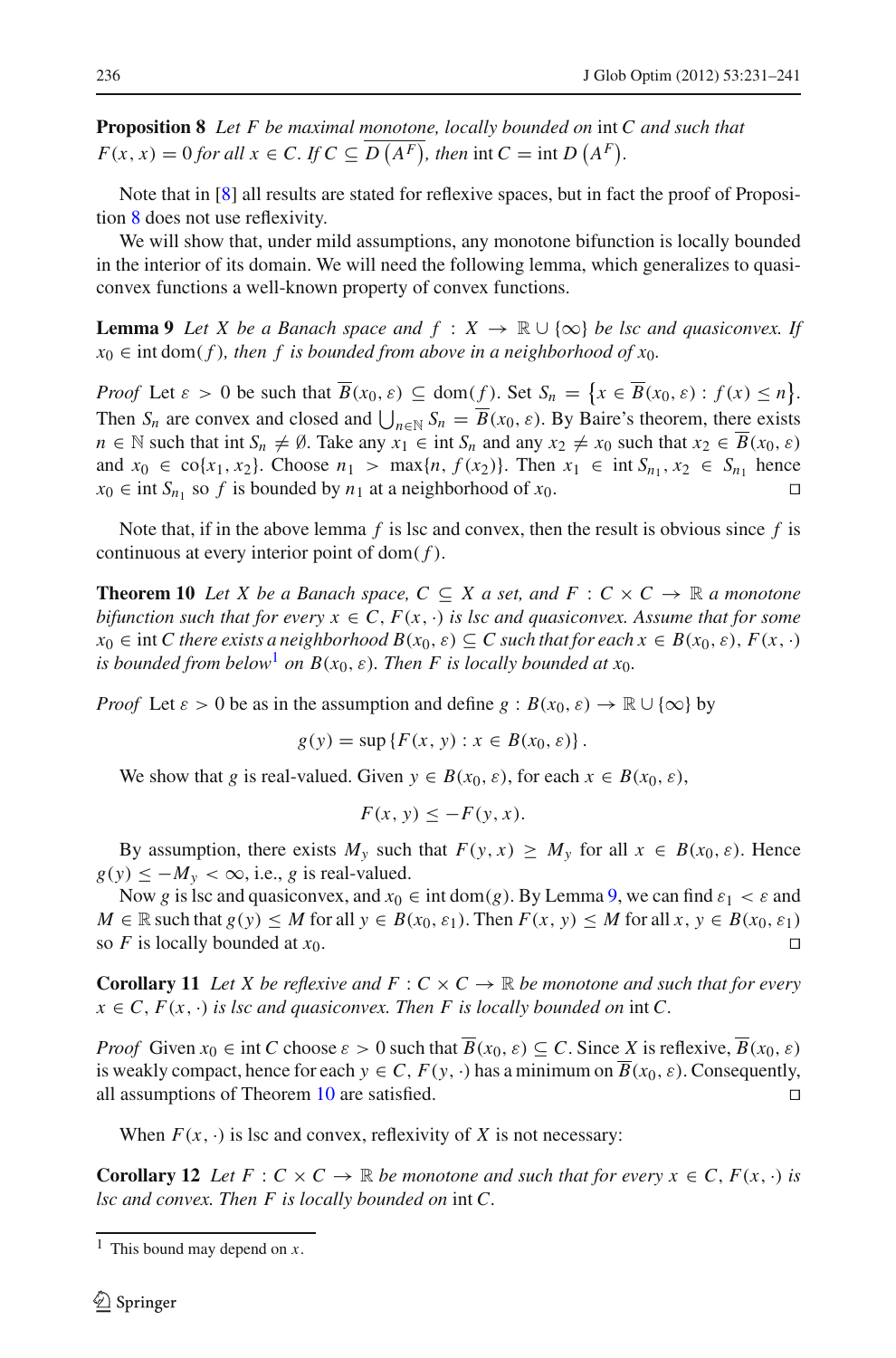*Proof* Let  $x_0 \in \text{int } C$ . Choose  $\varepsilon > 0$  be such that  $B(x_0, \varepsilon) \subseteq C$ . For every  $x \in B(x_0, \varepsilon)$ , the subdifferential of  $\partial F(x, \cdot)$  is nonempty at *x*. For every  $x^* \in \partial F(x, \cdot)(x)$  and  $y \in B(x_0, \varepsilon)$ one has

$$
F(x, y) - F(x, x) \ge \langle x^*, y - x \rangle \ge -\left\| x^* \right\| \left\| x - y \right\| \ge -2\varepsilon \left\| x^* \right\|.
$$

Thus  $F(x, \cdot)$  is bounded from below on  $B(x_0, \varepsilon)$ . According to the theorem, *F* is locally bounded at  $x_0$ .

<span id="page-6-0"></span>If  $T: X \to 2^{X^*}$  is monotone, then  $G_T$  is monotone while  $G_T(x, \cdot)$  is lsc and convex. According to the Corollary [12](#page-5-4) and Remark [6,](#page-4-1) we immediately obtain:

**Corollary 13** Let *X* be a Banach space and  $T : X \to 2^{X^*}$  be monotone. Then *T* is locally *bounded at every point of* int *D*(*T* )*.*

We see that the well-known local boundedness of monotone operators [\[15\]](#page-10-9) can be shown very easily through Corollary [12](#page-5-4) on local boundedness of bifunctions. In fact, whenever property [\(2\)](#page-0-0) holds, one can also easily show the converse, i.e., provide a proof of Corollary [12](#page-5-4) assuming that Corollary [13](#page-6-0) is known:

**Proposition 14** Assume that F is monotone, satisfies [\(2\)](#page-0-0) and  $F(x, \cdot)$  is lsc and convex for *each*  $x \in C$ *. Then F is locally bounded on* int *C.* 

*Proof* Under our assumptions,  $A^F(x)$  is actually the subdifferential  $\partial F(x, \cdot)(x)$  of the lsc and convex function  $F(x, \cdot)$  at *x*. It is known that this is nonempty for all  $x \in \text{int } C$ . Hence, the monotone operator  $A^F$  is locally bounded on int  $C$ .

For each  $x_0 \in \text{int } C$  choose  $\varepsilon > 0$  and  $k \in \mathbb{R}$  such that  $B(x_0, \varepsilon) \subseteq C$  and  $||y^*|| \leq k$  for every  $y^* \in A^F(y)$ ,  $y \in B(x_0, \varepsilon)$ . Then for each  $x, y \in B(x_0, \varepsilon)$  and  $y^* \in A^F(y)$ ,

$$
F(x, y) \le -F(y, x) \le -\langle y^*, x - y \rangle \le ||y^*|| ||x - y|| \le 2\varepsilon k.
$$

Thus *F* is locally bounded on int *C*.

<span id="page-6-1"></span>In fact, with the same proof as in the above proposition, we obtain the slightly more general result, which is a kind of converse of Proposition [8:](#page-5-0)

**Proposition 15** Assume that F is a monotone bifunction and  $int C = \int ln D (A^F)$ . Then F is *locally bounded on* int *C.*

The above proposition induces the following result, which does not assume lower semicontinuity or quasiconvexity.

**Proposition 16** *Suppose that* int  $C \neq \emptyset$  *and*  $F : C \times C \rightarrow \mathbb{R}$  *is maximal monotone, cyclically monotone and satisfies*  $F(x, x) = 0$  *for all*  $x \in C$ *. Then F is locally bounded on* int *C.*

*Proof* Since *F* is maximal monotone and cyclically monotone, by Proposition 5.2 (1) of [\[8\]](#page-10-8) we have

$$
int C = int D\left(A^F\right).
$$

Now, Proposition [15](#page-6-1) implies that *F* is locally bounded on int *C*.

<span id="page-6-2"></span>One can also obtain a well-known generalization of Corollary [13](#page-6-0) by using bifunctions. We start with a simple remark:

 $\mathcal{L}$  Springer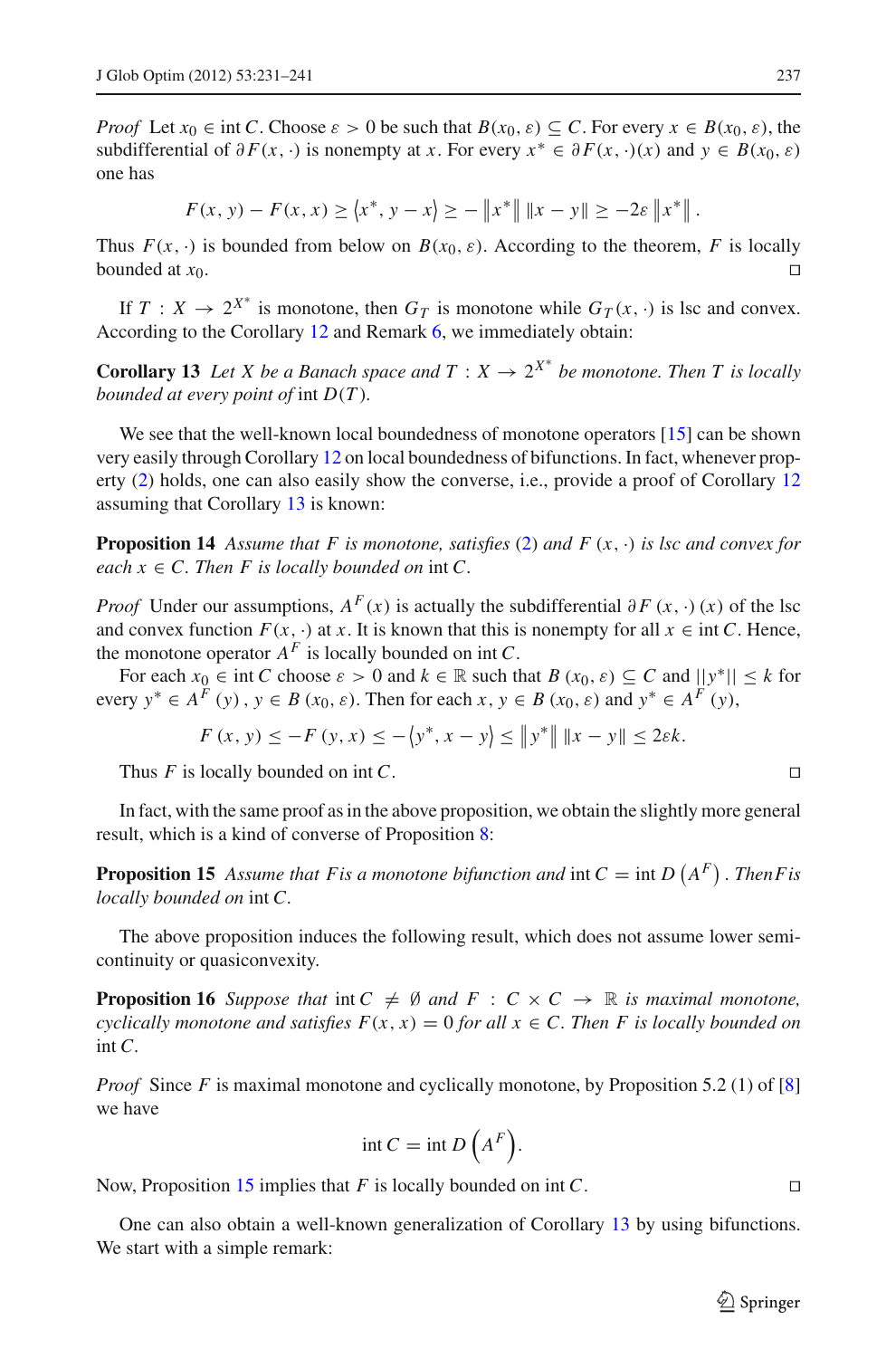**Lemma 17** *Suppose that X is a Banach space and T* :  $X \rightarrow 2^{X^*}$  *is monotone. Then* 

(i)  $T \subset A^{G_T} \subset A^{\hat{G}_T}$ ; (ii)  $T = A^{G_T} = A^{\hat{G}_T}$ , if T is maximal monotone.

*Proof* (i)  $T \subseteq A^{G_T}$  is obvious. Since  $G_T(x, y) \leq \hat{G}_T(x, y)$  for all  $(x, y) \in C \times \infty C$ , we deduce that  $A^{G_T} \subset A^{\hat{G}_T}$ .

(ii) Obvious consequence of (i).

**Proposition 18** *Suppose that X is a Banach space and*  $T : X \rightarrow 2^{X^*}$  *is monotone and*  $int(\text{co } D(T)) \neq \emptyset$ *. Then T is locally bounded on*  $int(\text{co } D(T))$ *.* 

*Proof* We know that  $\hat{G}_T$  is monotone and  $\hat{G}_T(x, \cdot)$  is lsc and convex for all  $x \in \text{co } D(T)$ . Thus by Corollary [12,](#page-5-4)  $\hat{G}_T$  is locally bounded on int(co  $D(T)$ ). It follows from Remark [6](#page-4-1) that  $A^{\hat{G}_T}$  is locally bounded on int(co  $D(T)$ ). Now Lemma [17](#page-6-2) implies that *T* is locally bounded on int(co  $D(T)$ ).

When the assumptions of lower semicontinuity and quasiconvexity do not hold, then local boundedness may fail, as shown by the following examples.

*Example 19* Let  $x^*$  be a noncontinuous linear functional on *X* and set  $F(x, y) = x^* (y - x)$ . Then *F* is a monotone bifunction, which is affine but obviously is not locally bounded at any *x* ∈ *X*.

<span id="page-7-1"></span>*Example 20* Define *F* on  $\mathbb{R} \times \mathbb{R}$  by  $F(x, y) = \frac{1}{|y|} - \frac{1}{|x|}$  for  $x \neq 0$  and  $y \neq 0$ , and  $F(x, 0) = x = -F(0, x)$ ,  $x \in \mathbb{R}$ . Then *F* is monotone,  $F(x, \cdot)$  is lsc for every  $x \in \mathbb{R}$ , but *F* is not locally bounded at 0. In addition, this bifunction is a counterexample to the converse of Proposition [1](#page-2-5) and of Remark [6:](#page-4-1) one can readily show that *F* is BO-maximal monotone and that  $D(A^F) = \{0\}$ , with  $A^F(0) = \{-1\}$ . It follows that *F* is not maximal monotone and also  $A^F$  is locally bounded at  $\{0\}$  while *F* is not.

In contrast to the previous example, if a monotone operator  $T$  is locally bounded at  $x_0 \in X$ , then  $G_T$  is not only locally bounded but also locally bounded by an arbitrarily small positive number at *x*<sub>0</sub>. Indeed, if  $||x^*|| \leq k$  for all  $x \in B(x_0, \varepsilon), x^* \in T(x)$ , then for all  $x, y \in D(T) \cap B(x_0, \varepsilon)$  and  $y^* \in T(y)$  we find

$$
G_T(x, y) \le -G_T(y, x) \le -\langle y^*, x - y \rangle \le 2\varepsilon k.
$$

#### <span id="page-7-0"></span>**4 Local boundedness at arbitrary points**

In Proposition [7](#page-4-2) one asks for the bifunction to be maximal monotone and locally bounded on  $\overline{C}$ . This assumption seems to be in contradiction with the theory of maximal monotone operators. In fact, if  $T : X \to 2^{X^*}$  is a maximal monotone operator and int  $D(T) \neq \emptyset$ , then  $T$  is never locally bounded on elements of the boundary of  $D(T)$ ; indeed, we know that  $T(x) + K(x) \subseteq T(x)$  where  $K(x) := N_{D(T)}(x)$  is a cone which is not equal to {0}, for *x* belonging to the boundary of  $D(T)$ . However, this does not imply that the maximal monotone bifunction  $G_T$  is also unbounded at  $x_0$ . In fact, in  $\mathbb{R}^n$  we have a result of local boundedness at arbitrary points and in particular at boundary points, for more general bifunctions.

Let us denote by  $||x||_{\infty}$  the sup norm of  $x = (x_1, x_2, \ldots, x_n) \in \mathbb{R}^n$ ,

$$
||x||_{\infty} = \max \{ |x_1|, |x_2|, \ldots, |x_n| \},
$$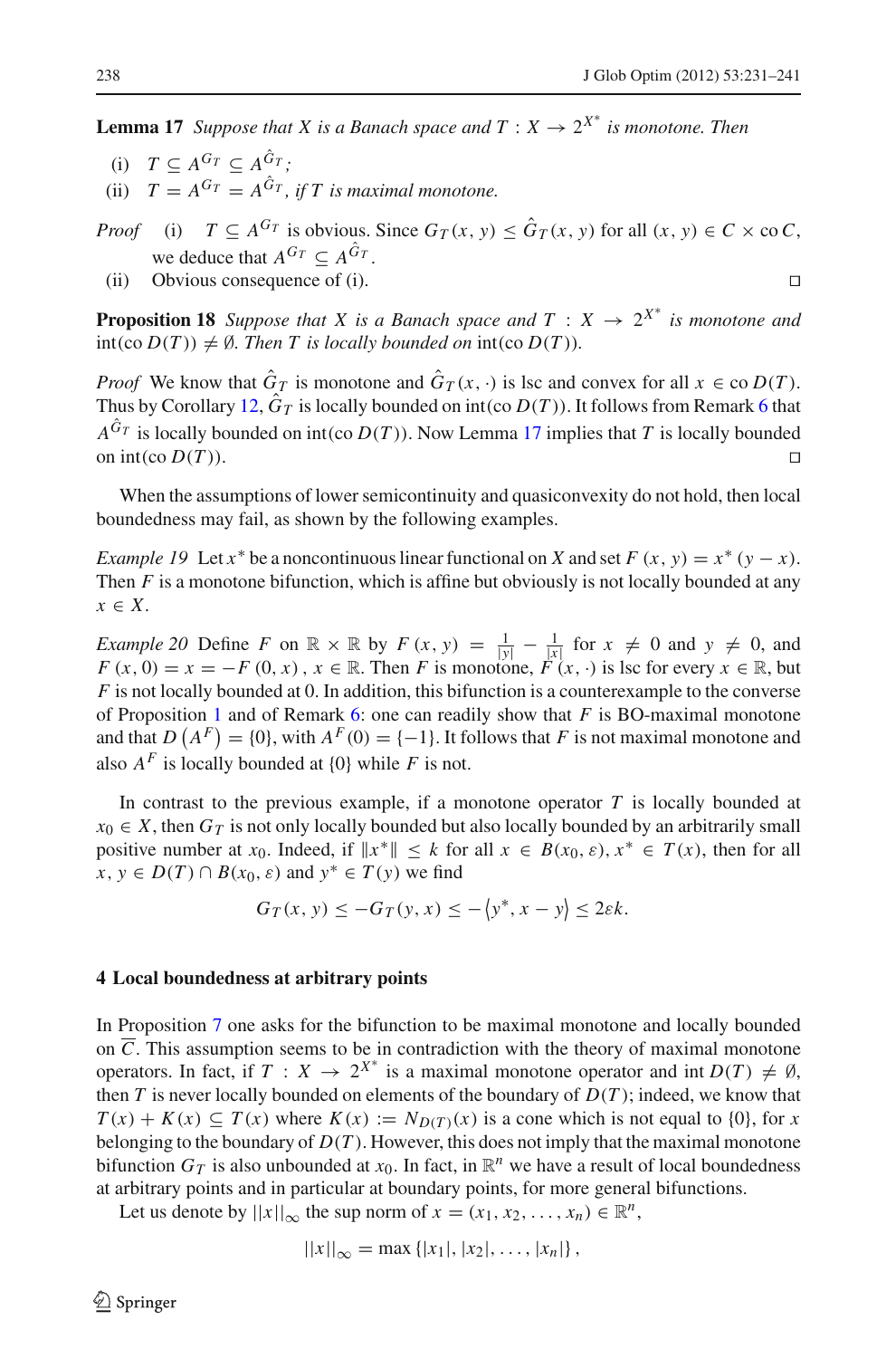and by  $\overline{B}_{\infty}(x, \varepsilon)$  the closed  $\varepsilon$  -ball around *x* with respect to  $\|\cdot\|_{\infty}$ . We call a subset *C* of  $\mathbb{R}^n$ *locally polyhedral at*  $x_0 \in C$  if there exists  $\varepsilon > 0$  such that  $\overline{B}_{\infty}(x, \varepsilon) \cap C$  is a polytope.

In the following proposition we do not assume that  $F$  is monotone.

<span id="page-8-0"></span>**Proposition 21** *Let*  $C \subset \mathbb{R}^n$  *be locally polyhedral at*  $x_0 \in C$  *and*  $F : C \times C \rightarrow \mathbb{R}$  *be a bifunction. If*  $F(x, \cdot)$  *is quasiconvex for each*  $x \in C$ *, and*  $F(\cdot, y)$  *is upper semicontinuous* (usc) for all  $y \in C$ , then *F* is locally bounded at  $x_0$ .

*Proof* Choose  $\varepsilon > 0$  such that  $\overline{B}_{\infty}(x_0, \varepsilon) \cap C$  is a polytope. Then there exist  $x_1, x_2, \ldots, x_k$ such that

$$
\overline{B}_{\infty}(x_0,\varepsilon)\cap C=\text{co}\{x_1,x_2,\ldots,x_k\}.
$$

Since  $F(x, \cdot)$  is quasiconvex, for all x and y in  $\overline{B}_{\infty}(x_0, \varepsilon) \cap C$  we have

 $F(x, y) \le \max \{F(x, x_1), F(x, x_2), \ldots, F(x, x_k)\}.$ 

On the other hand *F*  $(\cdot, x_i)$  is usc and  $\overline{B}_{\infty}(x_0, \varepsilon) \cap C$  is a compact set, thus *F*  $(\cdot, x_i)$  attains its maximum on  $\overline{B}_{\infty}(x_0, \varepsilon) \cap C$ ; that is, there exists  $M_i$  such that

$$
F(x, x_i) \le M_i \quad \text{for } i = 1, 2, \dots, k \text{ and } x \in B_\infty(x_0, \varepsilon) \cap C.
$$

Set  $M = \max\{M_1, M_2, ..., M_k\}$ . Then

$$
F(x, y) \le M \quad \text{for all } x, y \in B_{\infty}(x_0, \varepsilon) \cap C.
$$

This means that *F* is locally bounded at  $x_0$ .

<span id="page-8-3"></span>Note that if  $x_0 \in \text{int } C$  then *C* is locally polyhedral at  $x_0$ . Hence bifunctions satisfying the assumptions of Proposition [21](#page-8-0) are in particular locally bounded in the interior of *C*.

**Proposition 22** *Let*  $C \subset \mathbb{R}^n$  *be locally polyhedral at*  $x_0$  *and*  $F : C \times C \rightarrow \mathbb{R}$  *be a monotone bifunction. If*  $F(x,.)$  *is quasiconvex and lsc for all*  $x \in C$ *, then*  $F$  *is locally bounded at*  $x_0$ *.* 

*Proof* Choose  $\varepsilon > 0$  such that  $\overline{B}_{\infty}(x_0, \varepsilon) \cap C$  is a polytope. Since  $F(x, \cdot)$  is quasiconvex, as the proof of the previous proposition there exist  $x_1, x_2, \ldots, x_k \in \overline{B}_{\infty}(x_0, \varepsilon) \cap C$  such that for all  $x, y \in \overline{B}_{\infty}(x_0, \varepsilon) \cap C$  we have

$$
F(x, y) \le \max\{F(x, x_1), F(x, x_2), \dots, F(x, x_k)\}.
$$
 (13)

<span id="page-8-2"></span><span id="page-8-1"></span>Since  $F(x, y)$  is monotone,

$$
F(x, x_i) \le -F(x_i, x) \quad \text{for } i = 1, 2, ..., k. \tag{14}
$$

For each *i*,  $-F(x_i, \cdot)$  is usc. Therefore,  $-F(x_i, \cdot)$  has a maximum  $M_i$  on  $\overline{B}_{\infty}(x_0, \varepsilon) \cap C$ . Set  $M = \max\{M_1, M_2, ..., M_k\}$ . Then [\(13\)](#page-8-1) and [\(14\)](#page-8-2) entail

$$
F(x, y) \le M \quad \text{for all } x, y \in \overline{B}_{\infty}(x_0, \varepsilon) \cap C,
$$

i.e., *F* is locally bounded at  $x_0$ .

Thus, if *C* is a polyhedral set and *F* satisfies the assumptions of Proposition [21](#page-8-0) or [22,](#page-8-3) then it is locally bounded on *C*, not only on int *C*. However, the following example shows that this property may fail if *C* is not locally polyhedral.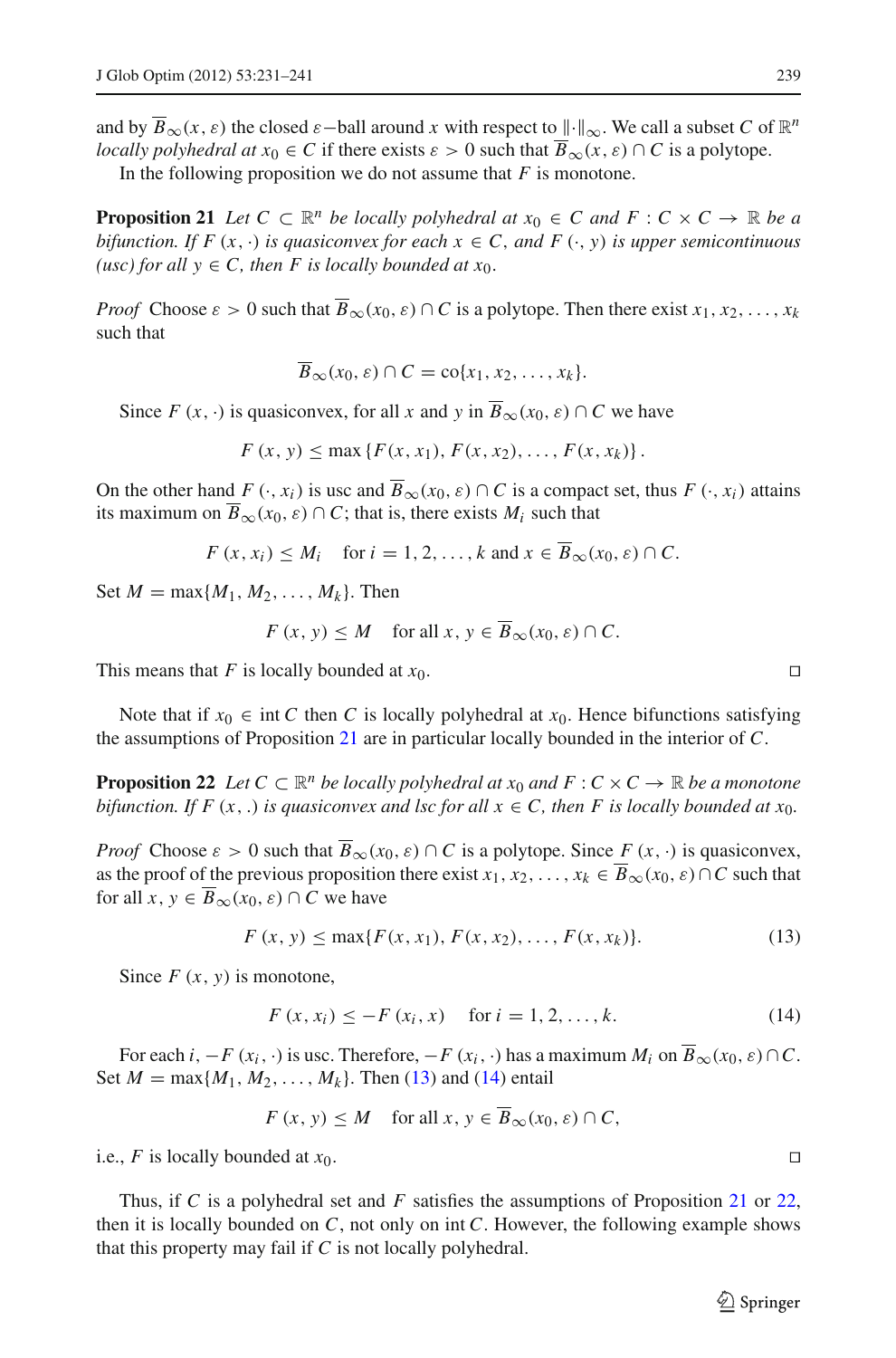*Example 23* Set  $C = \{(\alpha, \beta) \in \mathbb{R}^2 : \alpha \ge \beta^4\}$ . Define the function f on  $\mathbb{R}^2$  by

$$
f(\alpha, \beta) = \begin{cases} \frac{\beta^2}{2\alpha}, & \text{if } \alpha \ge \beta^4, \alpha > 0\\ 0, & \text{if } \alpha = \beta = 0\\ \infty, & \text{otherwise.} \end{cases}
$$

This function is lsc and convex (it is the restriction to *C* of the function in [\[16](#page-10-12), p. 83]).

Now define the bifunction  $F: C \times C \to \mathbb{R}$  by  $F(x, y) = f(y) - f(x), x, y \in C$ . This bifunction *F* has very nice properties: it is cyclically monotone,  $F(x, \cdot)$  is convex and lsc,  $F(\cdot, y)$  is concave and usc, it is defined on a closed convex set thus it is maximal monotone (see Proposition 3.1 in [\[8\]](#page-10-8)). Nevertheless, it is not locally bounded at 0. Indeed, consider the sequences  $x_n = (0, 0)$  and  $y_n = (\frac{1}{n^4}, \frac{1}{n})$ . Then  $F(x_n, y_n) \to \infty$ , hence every neighborhood of 0 contains pairs *x*, *y* with  $F(x, y)$  as large as we wish.

Since monotone bifunctions can be locally bounded at the boundary of their domain, it is interesting to investigate an analogous property for monotone operators. Given a subset *C* ⊆ *X*, let us denote by inw*C*(*x*<sub>0</sub>) :=  $\bigcup_{\lambda > 0} \frac{1}{\lambda}$ (int*C* − *x*<sub>0</sub>) the set of inward directions of *C* at  $x_0$ . Note that if  $v \in \text{inv}(x_0)$  then v is also an inward direction at all x sufficiently close to *x*<sub>0</sub>. Indeed, it is sufficient to take  $x \in B(x_0, \varepsilon)$  where  $\varepsilon > 0$  is such that  $B(x_0 + \lambda v, \varepsilon) \subseteq C$ .

**Definition 24** An operator  $T: X \to 2^{X^*}$  is called inward locally bounded at  $x_0 \in \overline{D(T)}$  if for each  $v \in \text{inv } C(x_0)$  there exist  $k > 0$  and  $\varepsilon > 0$  such that for all  $x \in B(x_0, \varepsilon) \cap C$  and  $x^* \in T(x)$ , one has  $\langle x^*, v \rangle \leq k$ .

We remark that if *T* is inward locally bounded at an interior point  $x_0$  of  $D(T)$ , then by the uniform boundedness principle it is locally bounded at  $x_0$ , since  $\text{inv } D(T)(x_0) = X$ .

**Proposition 25** A monotone operator  $T$  is inward locally bounded at every point of  $D(T)$ *.* 

*Proof* Let  $x_0 \in \overline{D(T)}$  and  $v \in \text{inwD}(T)(x_0)$  be given. Choose  $\lambda > 0$  such that  $x_0 + \lambda v \in$ int $D(T)$ . Since *T* is locally bounded at  $x_0 + \lambda v$ , there exist  $\varepsilon > 0$  and  $k > 0$  such that  $B(x_0 + \lambda v, \varepsilon) \subseteq D(T)$  and  $||y^*|| \leq k$  for all  $y^* \in T(y)$ ,  $y \in B(x_0 + \lambda v, \varepsilon)$ . For every  $x \in B(x_0, \varepsilon) \cap D(T)$ , one has  $x + \lambda v \in B(x_0 + \lambda v, \varepsilon)$ . Thus for every  $x^* \in T(x)$  and  $y^*$  ∈  $T(x + \lambda v)$ ,

$$
\langle x^*, v \rangle = \frac{1}{\lambda} \langle x^*, x + \lambda v - x \rangle \le \frac{1}{\lambda} \langle y^*, x + \lambda v - x \rangle \le k \|v\|.
$$

Thus *T* is inward locally bounded at *x*0.

Comparing this last result with Propositions [21](#page-8-0) and [22,](#page-8-3) we should remark that these propositions imply a somewhat stronger local boundedness than inward local boundedness. Indeed, if *T* is monotone and  $D(T)$  is locally polyhedral, then by Proposition [22](#page-8-3) the bifunction  $G_T$  is locally bounded everywhere; thus,  $\langle x^*, y - x \rangle$  is bounded from above for all  $x^* \in T(x)$  where *x*, *y* are near a point *x*<sub>0</sub> of the boundary, even if  $y - x$  is "outward" rather than inward. This is because whenever *y* − *x* is outward, its norm is small, so that  $\langle x^*, y - x \rangle$ is bounded even if the norm of  $x^*$  is large.

### <span id="page-9-0"></span>**References**

1. Allevi, E., Gnudi, A., Schaible, S., Vespucci, M.T.: Equilibrium and least element problems for multivalued functions. J. Glob. Optim. **46**, 561–569 (2010)